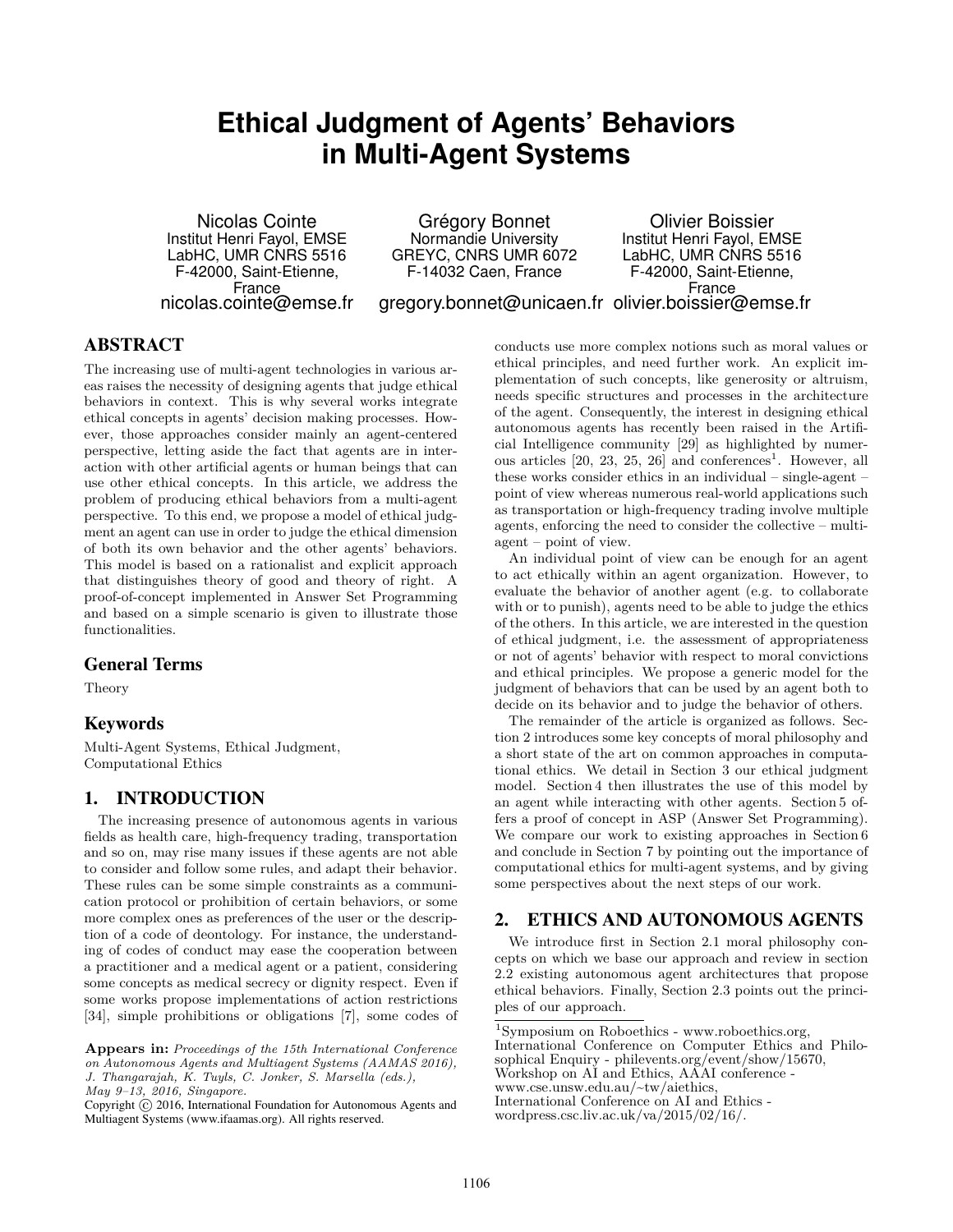## <span id="page-1-0"></span>2.1 Moral philosophy concepts

From ancient philosophers to recent works in neurology [\[10\]](#page-7-3) and cognitive sciences [\[16\]](#page-8-6), many studies have been interested in the capability of human beings to define and distinguish between the fair, rightful and good options and the invidious, iniquitous and evil options. From the various discussions in moral philosophy on concepts like *morals*, *ethics*, *judgment* or *values*, we consider the following definitions:

*Definition 1. Morals* consists in a set of moral rules which describes the compliance of a given behavior with mores, values and usages of a group or a single person. These rules associate a good or bad value to some combinations of actions and contexts. They could be specific or universal, i.e. related or not to a period, a place, a folk, a community, etc.

Everyone knows many moral rules as "Lying is evil", "Being loyal is good" or "Cheating is bad". This kind of rules grounds our ability to distinguish between good and evil. Morals can be distinguished from law and legal systems in the sense that there is not explicit penalties, officials and written rules [\[15\]](#page-8-7).

Moral rules are often supported and justified by some moral values (e.g. freedom, benevolence, wisdom, conformity). Psychologists, sociologists and anthropologists almost agree that moral values are central in the evaluation of actions, people and events [\[31\]](#page-8-8).

A set of moral rules and moral values establishes a *theory of the good* which allows humans to assess the goodness or badness of a behavior and *theories of the right* which define some criteria to recognize a fair or, at least, acceptable option (also respectively named *theory of values* and *theories of right conduct* [\[32\]](#page-8-9)). For example even if stealing can be considered as immoral (regarding a theory of the good), some philosophers agree that it is acceptable for a starving orphan to rob an apple in a supermarket (regarding a theory of the right). Humans commonly accept many situations where it is right and fair to satisfy needs or desires, even if it is not acceptable from a set of moral rules and values. The description of this conciliation is called *ethics* and, relying on some philosophers as Paul Ricoeur [\[28\]](#page-8-10), we admit the following definition:

*Definition 2. Ethics* is a normative practical philosophical discipline of how humans should act and be toward the others. Ethics uses *ethical principles* to conciliate morals, desires and capacities of the agent.

Philosophers proposed various ethical principles, such as Kant's Categorical Imperative [\[18\]](#page-8-11) or Thomas Aquinas' Doctrine of Double Effect [\[24\]](#page-8-12), which are sets of rules that allow to distinguish an ethical option from a set of possible options. Traditionally, three major approaches are considered in the literature:

- **Virtue ethics**, where an agent is ethical if and only if he<sup>[2](#page-1-2)</sup> acts and thinks according to some values as wisdom, bravery, justice, and so on [\[17\]](#page-8-13).
- **Deontological ethics**, where an agent is ethical if and only if he respects obligations and permissions related to possible situations [\[2\]](#page-7-4).

• **Consequentialist ethics**, where an agent is ethical if and only if he weighs the morality of the consequences of each choice and chooses the option which has the most moral consequences [\[33\]](#page-8-14).

However, in some unusual situations, an ethical principle is unable to give a different valuation (a preference) between two options. Those situations, called *dilemmas*, are choices between two options, each supported by ethical reasons, given that the execution of both is not possible [\[22\]](#page-8-15). Each option will bring some regret. Many famous dilemmas, such as the trolley problem [\[12\]](#page-7-5), are perceived as failures in morals or ethics or, at least, as an interesting question in the human ability to judge ethically and to provide a rational explanation of this judgment. In this article, we consider dilemma as a choice for which an ethical principle is not able to indicate the best option, regarding a given theory of good. When facing a dilemma, an agent can consider several principles in order to find a suitable solution. That is why an autonomous artificial agent must be able to understand a broad range of principles, and must be able to judge which principle leads to the most satisfying decision.

Indeed, the core of ethics is the judgment. It is the final step to make a decision and it evaluates each choices, with respect to the agent's desires, morals, abilities and ethical principles. Relying on some consensual references [\[1\]](#page-7-6) and our previous definitions, we consider the following definition:

*Definition 3. Judgment* is the faculty of distinguishing the most satisfying option in a situation, regarding a set of ethical principles, for ourselves or someone else.

If an agent is facing two possible choices with both good and/or bad effect (e.g. kill or be killed), the ethical judgment allows him to make a decision in conformity with a set of ethical principles and preferences.

## <span id="page-1-1"></span>2.2 Ethics and autonomous agents

Considering all these notions, many frameworks have been developed in order to design autonomous agents embedded with an individual ethics. They are related to *ethics by design*, *ethics by casuistry*, *logic-based ethics* and *ethical cognitive architecture*.

*Ethics by design* consists in designing an ethical agent by an a priori analysis of every situation the agent may encounter and by implementing for each situation a way to avoid potential unethical behaviors. This approach can be a direct and safe implementation of rules (e.g. the military rules of engagement for an armed drone [\[4\]](#page-7-7)). Its main drawback is the lack of explicit representation of any generic ethical concepts (as morals, ethics, etc). Moreover, it is not possible to measure a kind of similarity or distance between two ethics by design because they are not explicitly described. As a result, conceiving cooperative heterogeneous agents with different desires and principles, but without an explicit representation of ethics, is difficult and only permits the implementation of a strict deontological principle by a direct implementation of rules.

*Casuistry* aims first at inferring ethical rules from a large set of ethical judgment examples produced by some experts and second at using these rules to produce an ethical be-havior [\[3\]](#page-7-8). Even if this approach offers a generic architecture for every application field, the human expertise is still necessary to describe many situations. Moreover, the agent's

<span id="page-1-2"></span><sup>&</sup>lt;sup>2</sup>In this section, we consider agents in terms of philosophy, not only in terms of computer sciences.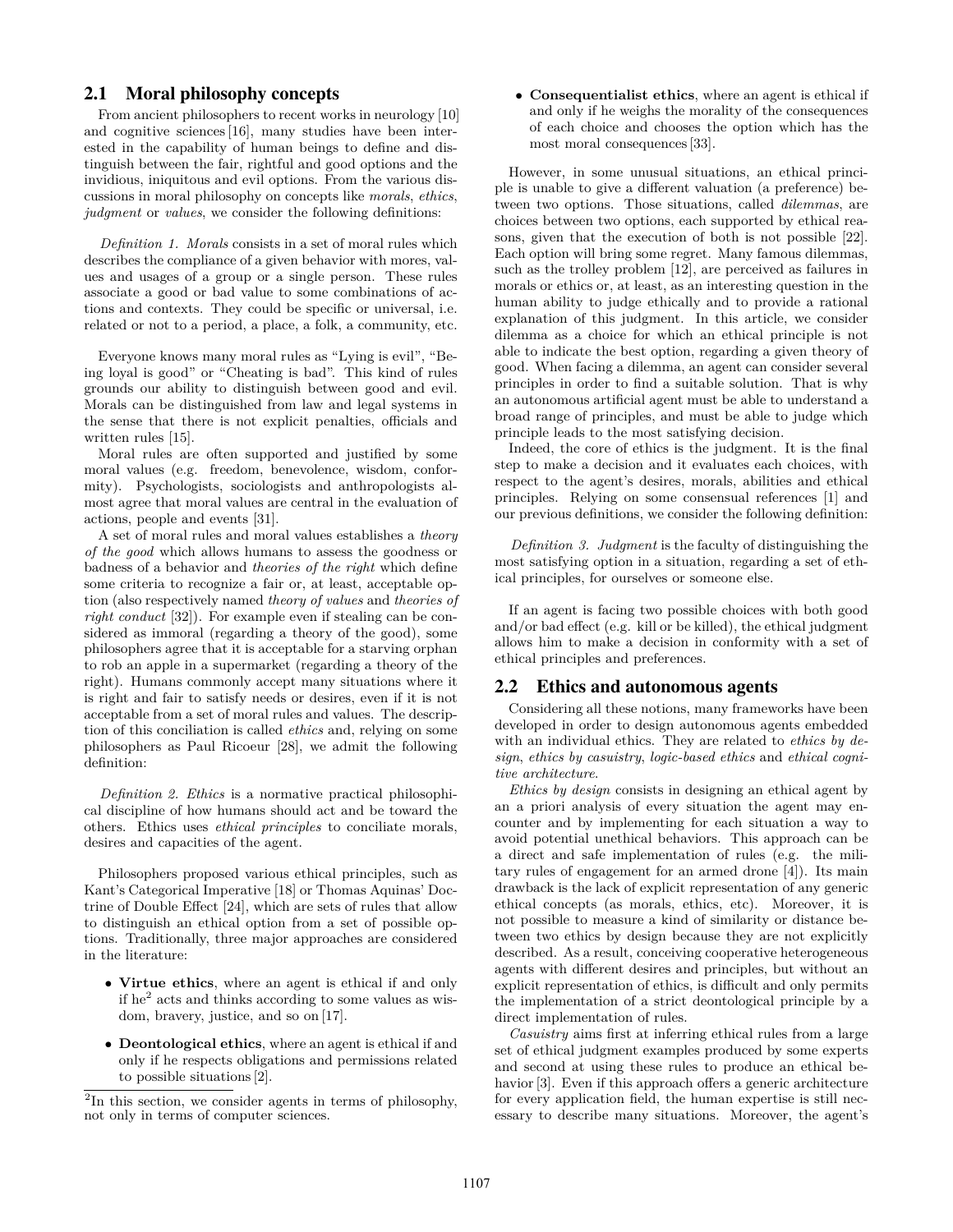ethical behavior is still not guaranteed (due to under- or over-learning). The agent's knowledge is still not explicitly described and ethical reasoning is made by proximity and not deduction. Consequently, cooperation between heterogeneous agents with different desires and principles is still difficult.

*Logic-based ethics* is the direct translation of some wellknown and formally defined ethical principles (as Kant's Categorical Imperative or Thomas Aquinas' Doctrine of Double Effect) into logic programming [\[13,](#page-7-9) [14,](#page-8-16) [30\]](#page-8-17). The main advantage of this method is the formalization of theories of the right, even if theories of good are commonly simply considered as parameters. Consequently, it only permits to judge an option with respect to a single ethical principle.

Finally, *cognitive ethical architectures* consist in full explicit representations of each component of the agent, from the classical beliefs (information on the environment and other agents), desires (goals of the agent) and intentions (the chosen actions) to some concepts as heuristics or emotional machinery [\[5,](#page-7-10) [8,](#page-7-11) [9\]](#page-7-12). Even this kind of agent is able to use explicit norms and to justify its decisions, explicitly reasoning on other agents' ethics is not implemented.

## <span id="page-2-1"></span>2.3 Requirements for judgment in MAS

The approaches presented in the previous section propose interesting methods and models to design a single ethical autonomous agent. However in a multi-agent system, agents may need to interact and work together to share resources, exchange data or perform actions collectively. Previous approaches often consider other agents of the system as environmental elements whereas, in a collective perspective, agents need to represent, to judge and to take into account the other agents' ethics. We identify two major needs to design ethical agents in MAS:

- Agents need an explicit representation of ethics as suggested by the theory of mind. Indeed, the ethics of others can only be understood through an explicit representation of individual ethics [\[19\]](#page-8-18). In order to express an conciliate as many moral and ethical theories as possible, we propose both to split their representations in several parts and to use preferences on ethical principles. Thus, we propose to represent both theories of the good, split between moral values and moral rules, and theories of the right, split between ethical principles and the agents' ethical preferences. Such representations also ease the agents' configuration by nonspecialists of artificial intelligence and ease the communication with other agents, including humans.
- Agents need an explicit process of ethical judgment in order to allow them both individual and collective reasoning on various theories of good and right. According to previous definitions, we consider judgment as an evaluation of the conformity of a set of actions regarding given values, moral rules, ethical principles and preferences, and we propose different kinds of judgment based on the ability to substitute the moral or the ethics of an agent by another one. Thus, we propose that agents use judgment both as a decision making process as in social choice problems [\[21\]](#page-8-19), and as the ability to judge other agents according to their behaviors.
- In the sequel, we describe the generic model we propose

to enable agents to judge the ethical dimension of behaviors being themselves or the others.

## <span id="page-2-0"></span>3. ETHICAL JUDGMENT PROCESS

In this section we introduce our generic judgment architecture. After a short global presentation, we detail each function and explain how they operate.

# 3.1 Global view

As explained in Section [2.1,](#page-1-0) ethics consists in conciliating desires, morals and abilities. To take these dimensions into account, the generic ethical judgment process (*EJP*) use *evaluation*, *moral* and *ethical* knowledge. It is structured along *Awareness*, *Evaluation*, *Goodness* and *Rightness* processes (see components in Fig. [1\)](#page-2-2). In this article, we consider it in the context of a BDI model, using also mental states such as *beliefs* and *desires*. For simplicity reasons, we only consider ethical judgment reasoning on short-term view by considering behaviors as actions. This model is only based on mental states and is not dependent on a specific architecture.



<span id="page-2-2"></span>**Figure 1: Ethical judgment process**

*Definition 4.* An *ethical judgment process EJP* is defined as a composition of an Awareness Process (*AP*), an Evaluation Process (*EP*), a Goodness Process (*GP*), a Rightness Process  $(RP)$ , an Ontology  $\mathcal{O}$  ( $\mathcal{O} = \mathcal{O}_v \cup \mathcal{O}_m$ ) of moral values  $(\mathcal{O}_v)$  and moral valuations  $(\mathcal{O}_m)$ . It produces an assessment of actions from the current state of the world *W* with respect to moral and ethical considerations.

$$
EJP = \langle AP, EP, GP, RP, O \rangle
$$

This model should be considered as a global scheme, composed of abstract functions, states and knowledge bases. These functions can be implemented in various ways. For instance, moral valuations from  $\mathcal O$  may be discrete such as { good, evil } or continuous such as a degree of goodness.

#### 3.2 Awareness and evaluation processes

In this process, agents must first assess the state of the world in terms of beliefs and desires through an awareness process.

*Definition 5.* The *awareness process AP* generates the set of beliefs that describes the current situation from the world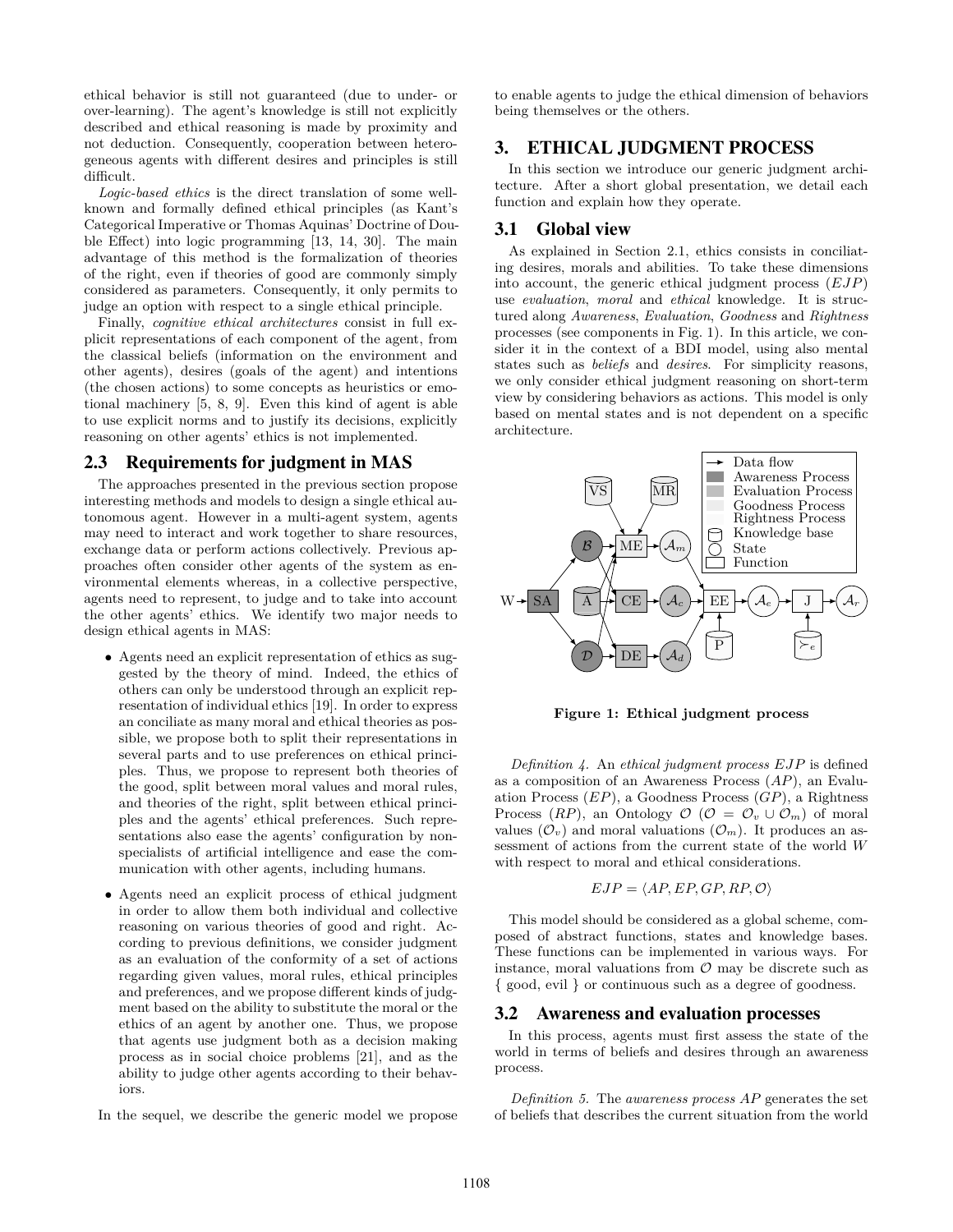*W*, and the set of desires that describes the goals of the agent. It is defined as:

$$
AP = \langle \mathcal{B}, \mathcal{D}, SA \rangle
$$

where  $\beta$  is the set of beliefs that the agent has about  $W$ , D is the set of the agent's desires, and *SA* is a situation assessment function that updates  $\mathcal{B}$  and  $\mathcal{D}$  from  $W$ :

$$
SA:W\to 2^{\mathcal{B}\cup\mathcal{D}}
$$

From its beliefs  $\beta$  and desires  $\mathcal D$  states, an agent executes the evaluation process *EP* to assess both desirable actions (i.e. actions that allow to satisfy a desire) and executable actions (i.e. actions that can be applied according to the current beliefs about the world).

<span id="page-3-3"></span>*Definition 6.* The *evaluation process EP* produces desirable actions and executable actions from the set of beliefs and desires. It is defined as:

$$
EP = \langle A, \mathcal{A}_d, \mathcal{A}_c, DE, CE \rangle
$$

where *A* is the set of actions (each action is described as a pair of conditions and consequences bearing on beliefs and desires),  $A_d \subseteq A$  and  $A_c \subseteq A$  are respectively the sets of desirable and feasible actions, desirability evaluation *DE* and capability evaluation *CE* are functions such that:

$$
DE: 2^{\mathcal{D}} \times 2^A \to 2^{\mathcal{A}_d}
$$

$$
CE: 2^{\mathcal{B}} \times 2^A \to 2^{\mathcal{A}_c}
$$

The desirability evaluation is the ability to deduce the interesting actions to perform regarding the desires and knowledge on conditions and consequences of actions. Having defined the awareness and evaluation processes, we can turn now to the core of the judgment process that deals with the use of moral rules (resp. ethical principles) for defining the goodness process (resp. the rightness process).

## <span id="page-3-4"></span>3.3 Goodness Process

As seen in the state of the art, an ethical agent must assess the morality of actions given a situation assessment. To that purpose, we define the goodness process.

*Definition 7.* A *goodness process GP* identifies moral actions given the agent's beliefs and desires, the agent's actions and a representation of the agent's moral values and rules. It is defined as:

$$
GP = \langle VS, MR, \mathcal{A}_m, ME \rangle
$$

where *V S* is the knowledge base of value supports, *MR* is the moral rules knowledge base,  $\mathcal{A}_m \subseteq A$  is the set of moral actions[3](#page-3-0) . The moral evaluation function *ME* is:

$$
ME: 2^{\mathcal{D}} \times 2^{\mathcal{B}} \times 2^A \times 2^{VS} \times 2^{MR} \rightarrow 2^{\mathcal{A}_m}
$$

In order to realize this goodness process, an agent must first be able to associate a finite set of moral values to combinations of actions and situations. The execution of the actions in these situations promotes the corresponding moral values. We consider several combinations for each moral value as, for instance, honesty could be both "avoiding telling something when it is incompatible with our own

<span id="page-3-0"></span> ${}^3A_m \nsubseteq A_d \cup A_c$  because an action might be moral by itself even if it is not desired or feasible.

beliefs" (because it is lying) and "telling our own beliefs to someone when he believes something else" (to avoid lying by omission).

*Definition 8.* A *value support* is a tuple  $\langle s, v \rangle \in VS$  where  $v \in \mathcal{O}_v$  is a moral value, and  $s = \langle a, w \rangle$  is the support of this moral value where  $a \subseteq A$ ,  $w \subset B \cup D$ .

The precise description of a moral value relies on the language used to represent beliefs, desires and actions. For instance, from this definition, generosity supported by "giving to any poor agent" and honesty supported by "avoiding telling something when it is incompatible with our own beliefs" may be represented by:

$$
\langle \langle give(\alpha), \{belief(poor(\alpha))\} \rangle, generosity \rangle
$$
  

$$
\langle \langle tell(\alpha, \phi), \{belief(\phi)\} \rangle, honesty \rangle
$$
  
nonsecents, aux search, nosc( $\alpha$ ) (rscr)

where  $\alpha$  represents any agent,  $poor(\alpha)$  (resp.  $\phi$ ) is a belief representing the context for which executing the action  $give(\alpha)$  (resp.  $tell(\alpha, \phi)$ ) supports the value *generosity* (resp. *honesty*).

In addition to moral values, an agent must be able to represent and to manage moral rules. A moral rule describes the association of a moral valuation (for instance in a set such as {moral, amoral, immoral}) to actions or moral values in a given situation.

*Definition 9.* A *moral rule* is a tuple  $\langle w, o, m \rangle \in MR$ where *w* is a situation of the current world described by *w* ⊂  $\mathcal{B} \cup \mathcal{D}$  interpreted as a conjunction of beliefs and desires,  $o = \langle a, v \rangle$  where  $a \in A$  and  $v \in V$ , and  $m \in \mathcal{O}_m$  is a moral valuation described in  $\mathcal{O}_m$  that qualify  $o$  when  $w$ holds.

Some rules are very common such as "killing a human is immoral" or "being honest with a liar is quite good". For instance, those rules can be represented as follows:

$$
\langle \{human(\alpha)\}, \langle kill(\alpha), \_\rangle, immoral \rangle
$$
  

$$
\langle \{ liar(\alpha)\}, \_\_, honesty \rangle, quite\ good \rangle
$$

A moral rule can be more or less specific depending on the situation *w* or on the object *o*. For instance "Justice is good" is more general (having less combinations in *w* or *o*, thus applying in a larger number of situations) than "To judge a murderer, considering religion, skin, ethnic origin or political opinion is bad". Classically, moral theories are classified in three approaches (refer to Section [2.1\)](#page-1-0). Using both moral values and moral rules as defined above, we can represent such theories.

- A *virtuous* approach uses general rules based on moral values (e.g. "Being generous is good"),
- A *deontological* approach classically considers specific rules concerning actions in order to describe as precisely as possible the moral behavior (e.g. "Journalists should deny favored treatment to advertisers, donors or any other special interests and resist internal and external pressure to influence coverage<sup>"[4](#page-3-1)</sup>),
- A *consequentialist* approach uses both general and specific rules concerning states and consequences (e.g. "Every physician must refrain, even outside the exercise of his profession, any act likely to discredit it"<sup>[5](#page-3-2)</sup>).

<span id="page-3-1"></span><sup>4</sup>Extract of [\[27\]](#page-8-20), section "Act Independently".

<span id="page-3-2"></span><sup>5</sup>French code of medical ethics, article 31.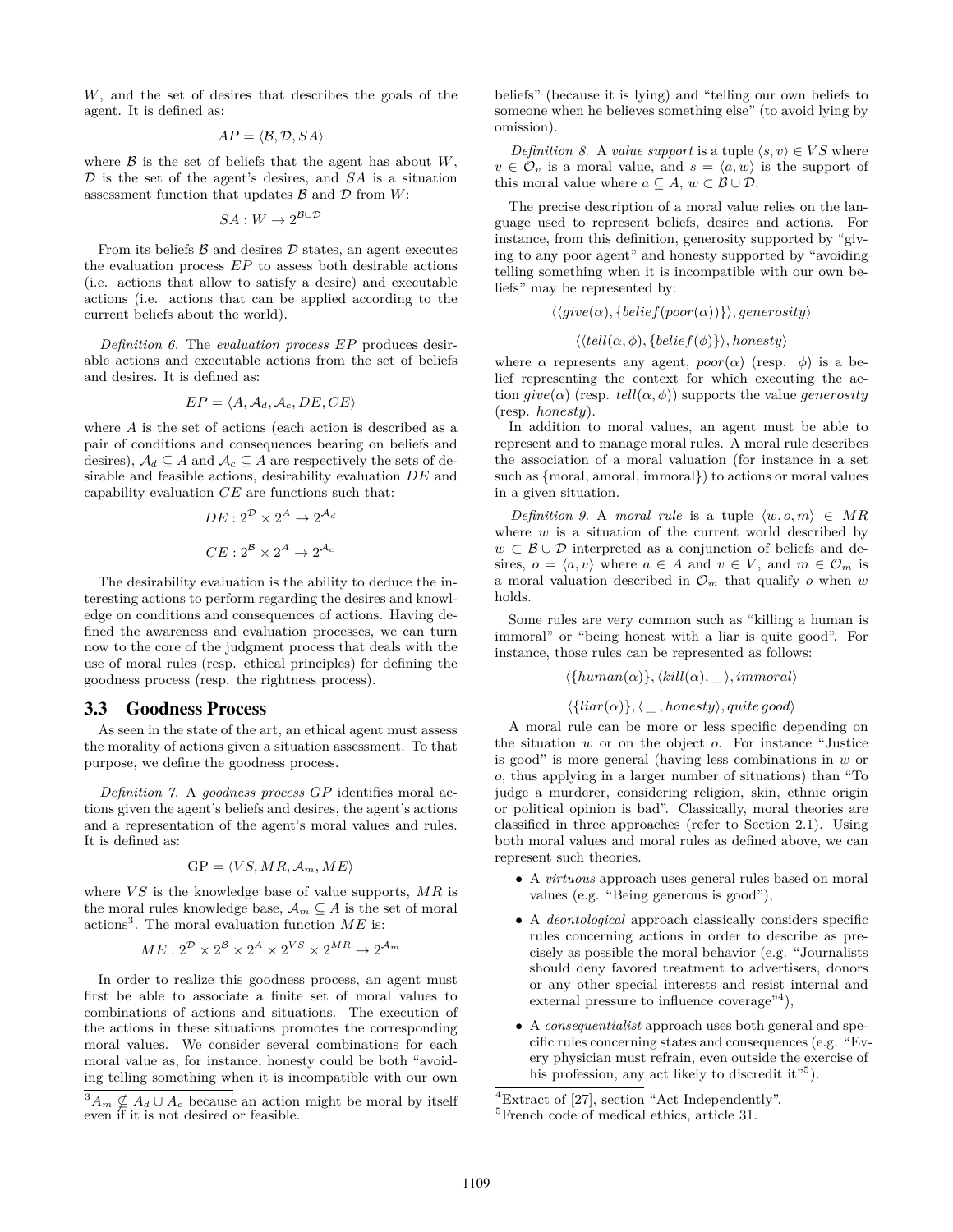## 3.4 Rightness process

From the sets of possible, desirable and moral actions, we can introduce the rightness process aiming at assessing the rightful actions. As shown in Section [2,](#page-0-1) an ethical agent can use several *ethical principles* to conciliate these sets of actions.

*Definition 10.* A *rightness process RP* produces rightful actions given a representation of the agent's ethics. It is defined as:

$$
RP = \langle P, \succ_e, \mathcal{A}_r, EE, J \rangle
$$

where *P* is a knowledge base of ethical principles,  $\succ_e \subseteq P \times P$ an ethical preference relationship,  $A_r \subseteq A$  the set of rightful actions and two functions *EE* (evaluation of ethics) and *J* (judgment) such that :

$$
EE: 2^{\mathcal{A}_d} \times 2^{\mathcal{A}_p} \times 2^{\mathcal{A}_m} \times 2^P \to 2^{\mathcal{E}}
$$

where  $\mathcal{E} = A \times P \times \{\perp, \top\}$ 

$$
J:2^{\mathcal{E}}\times 2^{\succ_e} \rightarrow 2^{\mathcal{A}_r}
$$

An ethical principle is a function which represents a philosophical theory and evaluates if it is right or wrong to execute a given action in a given situation regarding this theory.

*Definition 11.* An *ethical principle*  $p \in P$  is a function that describes the rightness of an action evaluated in terms of capabilities, desires and morality in a given situation. It is defined as:

$$
p: 2^A \times 2^B \times 2^D \times 2^{MR} \times 2^V \to \{\top, \bot\}
$$

The ethics evaluation function *EE* returns the evaluation of all desirable  $(\mathcal{A}_d)$ , feasible  $(\mathcal{A}_p)$  and moral  $(\mathcal{A}_m)$  actions given the set *P* of known ethical principles.

For instance, let us consider three agents in the following situation inspired by the one presented by Benjamin Constant to counter the Immanuel Kant's categorical imperative. An agent A hides in an agent B's house in order to escape an agent C, and C asks B where is A to kill C, threatening to kill B in case of non-cooperation. B's moral rules are "prevents murders" and "don't lie". B's desires are to avoid any troubles with C. B knows the truth and can consider one of the possible actions: tell C the truth (satisfying a moral rule and a desire), lie or refuse to answer (both satisfying a moral rule). B knows three ethical principles (which are abstracted in *P* by functions):

- P1 If an action is possible, motivated by at least one moral rule or desire, do it,
- P2 If an action is forbidden by at least one moral rule, avoid it,
- P3 Satisfy the doctrine of double effect<sup>[6](#page-4-1)</sup>.

B's evaluation of ethics return the tuples given in Table [1](#page-4-2) where each row represents an action and each column an ethical principle.

| Principle<br>Action | P <sub>1</sub> | P <sub>2</sub> | P3 |
|---------------------|----------------|----------------|----|
| tell the truth      |                |                |    |
| lie                 |                |                |    |
| refuse              |                |                |    |

<span id="page-4-2"></span>**Table 1: Ethical evaluation of agent B's actions**

Given a set of actions issued of the ethic evaluation function  $\mathcal{E}$ , the judgment *J* is the last step which selects the rightful action to perform, considering a set of ethical preferences (defining a partial or total order on the ethical principles).

To pursue the previous example, let us suppose that B's ethical preferences are P3  $\vucceq_e$  P2  $\vucceq_e$  P1 and *J* uses a tiebreaking rule based on a lexicographic order. Then "refusing to answer" is the rightful action because it satisfies P3 whereas "lying" doesn't. Even if "telling the truth" satisfies the most preferred principle, "refusing to answer" is righter because it satisfies also P2. Let us notice that judgment allows dilemma: without the tie-breaking rule both "telling the truth" and "refusing to answer" are the rightest actions.

#### <span id="page-4-0"></span>4. ETHICAL JUDGMENT OF OTHERS

The judgment process described in the previous section is useful for an agent to judge it's own behavior, namely one action considering its own beliefs, desires and knowledge. However, it can also judge the behaviors of other agents in a more or less informed way by putting itself at their place, partially or not.

Given an *EJP* defined in the previous section, the states  $\mathcal{B}, \mathcal{D}, \mathcal{A}_d, \mathcal{A}_p, \mathcal{E}, \mathcal{A}_m$  and knowledge of actions  $(A)$ , goodness knowledge – *theory of good* – (*MR*, *V S*) and rightness knowledge – *theory of right* –  $(P, \succ_e)$  may be shared between the agents. The ontology  $\mathcal O$  is assumed as common knowledge, even if we could consider in future works having several ontologies. The way they are shared can take many forms such as common knowledge, direct communications, inferences, and so on that are beyond the scope of this article. In any cases, we distinguish three categories of ethical judgments:

- *Blind ethical judgment* where the judgment of the judged agent is realized without any information about this agent, except a behavior,
- *Partially informed ethical judgment* where the judgment of the judged agent is realized with some information about this agent,
- *Fully informed ethical judgment* where the judgment of the judged agent is realized with a complete knowledge of the states and knowledge used within the judged agent's judgment process.

In all kinds of judgment, the judging agent reasons on its own beliefs or those of the judged one. This kind of judgment can be compared to the role of the human theory of mind [\[19\]](#page-8-18) in the human judgment (the ability for a human to put himself in the place of another). Then, the judging agent uses its  $EJP$  and compares the resulting  $A_r$  and  $A_m$ to the behavior of the judged agent. If the action performed by the judged agent is in  $A_r$ , it means that it is a rightful behavior, and if it is in  $\mathcal{A}_m$ , it means that is a moral behavior (being in both is stated as a rightful and moral behavior).

<span id="page-4-1"></span> ${}^{6}$ Meaning doing an action only if the four following conditions are satisfied at the same time: the action in itself from its very object is good or at least indifferent; the good effect and not the evil effect are intended (and the good effect cannot be attained without the bad effect); the good effect is not produced by means of the evil effect; there is a proportionately grave reason for permitting the evil effect [\[24\]](#page-8-12).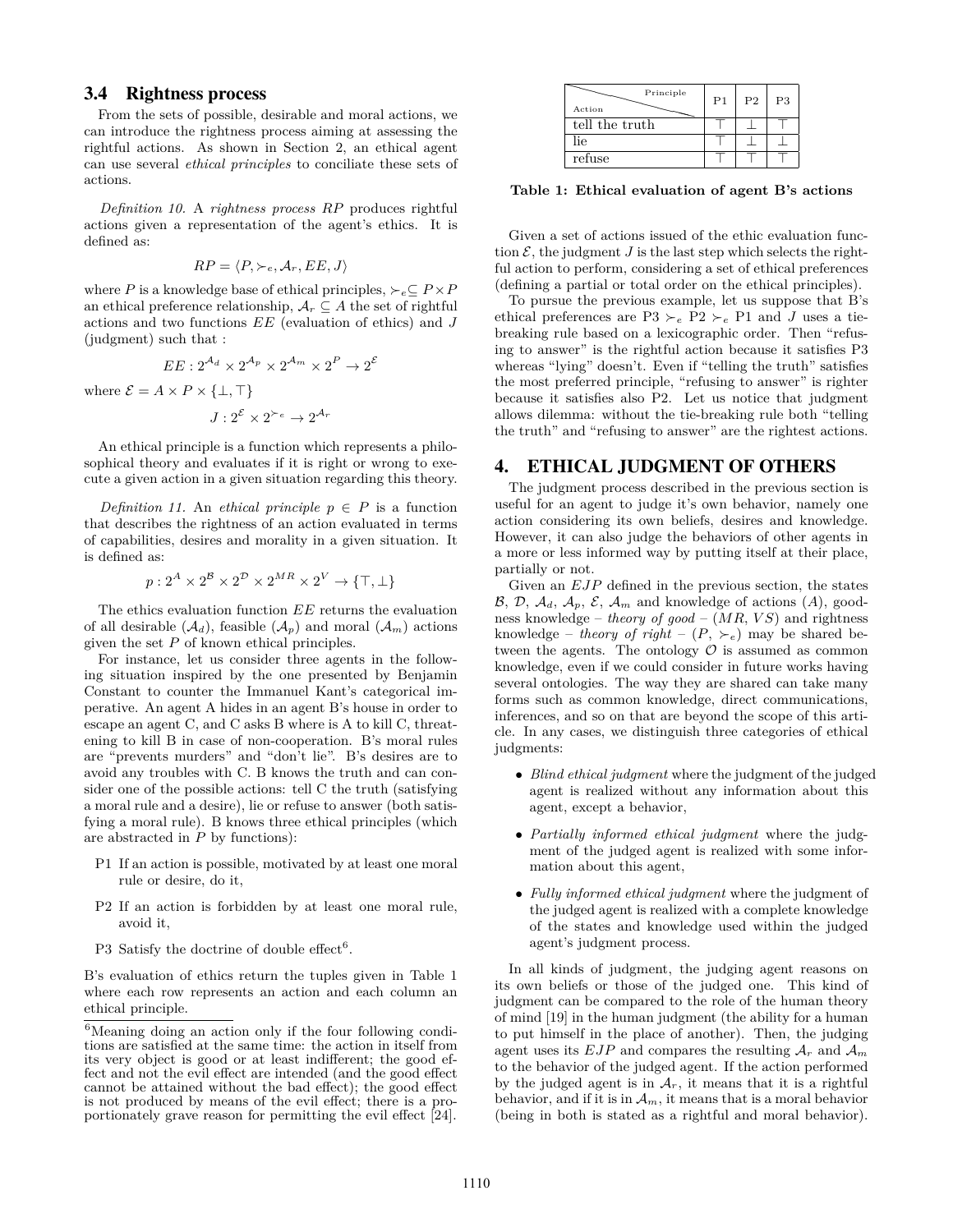Both statements have to be considered with respect to the context of the situation, the theory of good and the theory of right that are used to judge. We consider that this ethical judgment is always relative to the states, knowledge bases and ontology used to execute the judgment process.

# 4.1 Blind ethical judgment

The first kind of judgment an agent can make is without any information about morals and ethics of the judged agent (for instance when agents are unable or do not want to communicate). Consequently, the judging agent  $a_j$  uses its own assessment of the situation  $(\mathcal{B}_{a_j}$  and  $(\mathcal{D}_{a_j})^7$  $(\mathcal{D}_{a_j})^7$ , its own theory of good  $\langle MR_{a_j}, VS_{a_j}\rangle$  and theory of right  $\langle P_{a_j}, \succ_{e, a_j}\rangle$  to evaluate the behavior of the judged agent *at*. This is an *a priori* judgment and *a<sup>t</sup>* is judged as not considering rightful actions, or moral actions if the action  $\alpha_{a_t} \notin \mathcal{A}_{r,a_j}$  or  $\alpha_{a_t} \notin \mathcal{A}_{m,a_j}.$ 

## 4.2 Partially informed ethical judgment

The second kind of judgment that an agent can do is grounded on partial information about the judged agent in case the judging agent is able to acquire parts of the knowledge of the judged agent (e.g. by perception or communication). Three partial ethical judgments can be considered knowing either (*i*) the situation (i.e.  $\mathcal{B}_{a_t}, \mathcal{D}_{a_t}, A_{a_t}$ ) either (*ii*) the theory of good (i.e.  $\langle VS_{a_t}, MR_{a_t}\rangle$ ) and  $A_{a_t}^8$  $A_{a_t}^8$  or (*iii*) the theory of right (i.e. $\langle P_{a_t}, \succ_e, a_t \rangle$ ) of the judged agent.

#### *Situation-aware ethical judgment.*

Firstly, if the judging agent  $a_j$  knows the beliefs  $\mathcal{B}_{a_t}$  and desires  $\mathcal{D}_{a_t}$  of the judged agent  $a_t$ ,  $a_j$  can put itself in the position of  $a_t$  and can judge if the action  $\alpha$  executed by  $a_t$ belongs to  $\mathcal{A}_{r,a_j}$ , considering its own theories. Firstly,  $a_j$ is able to evaluate the morality of  $\alpha$  by generating  $\mathcal{A}_{m,a_t}$ from  $A_{a}$  and qualify the morality of  $a_t$ 's behavior (i.e. if  $\alpha$ is or not in  $A_{m,a_t}$ ). The agent  $a_j$  can go a step further by generating  $A_{r,a_t}$  from the generated  $A_{m,a_t}$  to check if  $\alpha$  is conform to the rightness process, i.e. belongs to  $A_{r,a_t}$ .

#### *Theory-of-good-aware ethical judgment.*

Secondly, if the judging agent is able to obtain the moral rules and values of the judged one, it is possible to evaluate the actions in a situation (shared or not), regarding these rules. From a simple moral evaluation perspective, the judging agent can compare the theories of the good by checking if moral values  $MV_{a_t}$  or moral rules  $MR_{a_t}$  are consistent with its own theory of good (i.e. the same definition as  $a_j$ 's one or at least no contradiction). For a moral judgment perspective, the judging agent can evaluate the morality of a given action from the point of view of the judged one. Interestingly, this judgment allows to judge an agent that has different duties (due to a role or some special responsibilities for instance) as human being can judge a physician on the conformity between its behavior an a medical code of deontology.

#### *Theory-of-right-aware ethical judgment.*

Thirdly, let us now consider the case of a judging agent able to reason on ethical principles and preferences of other

agents, considering a situation (shared or not) and a theory of good (shared or not)<sup>[9](#page-5-3)</sup>. It allows to evaluate how the judged agent *a<sup>t</sup>* conciliates its desires, moral rules and values in a situation by comparing the sets of rightful actions  $A_r$ ,  $a_j$ and  $A_r$ ,  $a_t$  respectively generated by the use of  $P_{a_j}$ ,  $\succ_{e, a_j}$ and  $P_{a_t}$ ,  $\vucceq_{e,a_t}$ . For instance, if  $\mathcal{A}_r$ ,  $a_j = \mathcal{A}_r$ ,  $a_t$  with an unshared theory of good, it shows that their theories of right produce the same conclusions in this context. This judgment can be useful for an agent to estimate how another can judge it with a given goodness process.

# <span id="page-5-5"></span>4.3 Fully informed judgment

Finally, a judging agent can consider both goodness and rightness process to judge another agent. This kind of judgment needs information about all the internal states and knowledge bases of the judged agent. This kind of judgment is useful to check the conformity of the behavior of another agent with the judge's information about its theories of good and right.

## <span id="page-5-0"></span>5. PROOF OF CONCEPT

In this section we illustrate how each part of the model presented in the previous sections works through a multiagent system implemented in Answer Set Programming (ASP). The complete source code is downloadable on a cloud ser- $vice<sup>10</sup>$  $vice<sup>10</sup>$  $vice<sup>10</sup>$ . This agent illustrates an example of ethical agent in a multi-agent system where agents have beliefs (about richness, gender, marital status and nobility), desires, and their own judgment process. They are able to give, court, tax and steal from others or simply wait. We mainly focus on an agent named robin\_hood.

#### 5.1 Awareness Process

In this example, the situation awareness function *SA* is not implemented and the beliefs are directly given in the program. The following code represents a subset of the beliefs of robin\_hood:

| agent(paul).              | $-man(maxian)$ .      |
|---------------------------|-----------------------|
| agent(prince_john)        | rich(prince_john).    |
| agent(marian).            | $man(prince\_john)$ . |
| -poor(robin_hood).        | noble(prince_john).   |
| $-married(robin\_hood)$ . | poor(paul).           |

The set of desires  $D$  are robin\_hood's desires. In our implementation we consider two kinds of desires: desires to accomplish an action (desirableAction) and desires to produce a state (desirableState).

```
desirableAction(robin_hood,robin_hood,court,marian).
desirableAction(robin_hood,robin_hood,steal,A):-
  agent(A), rich(A).
desireState(prince_john,rich,prince_john).
-desireState(friar_tuck,rich,friar_tuck).
```
The two first desires concern actions: robin\_hood desires to court marian and to steal from any rich agent. The next two desires concern states: prince\_john desires to be rich, and friar\_tuck desires to stay in poverty, regardless the action to perform.

<span id="page-5-1"></span><sup>&</sup>lt;sup>7</sup>We use the subscript notation to denote the agent handling the represented set of information.

<span id="page-5-2"></span> ${}^{8}$ In this case,  $A_{a_t}$  is necessary as, contrary to ethical principles, the moral rules can explicitely refer to specific actions.

<span id="page-5-3"></span><sup>&</sup>lt;sup>9</sup>If both the situation and the theory of good are shared, it is a fully informed judgment (see [4.3\)](#page-5-5).

<span id="page-5-4"></span><sup>10</sup><http://depositfiles.com/files/g2msnfncq>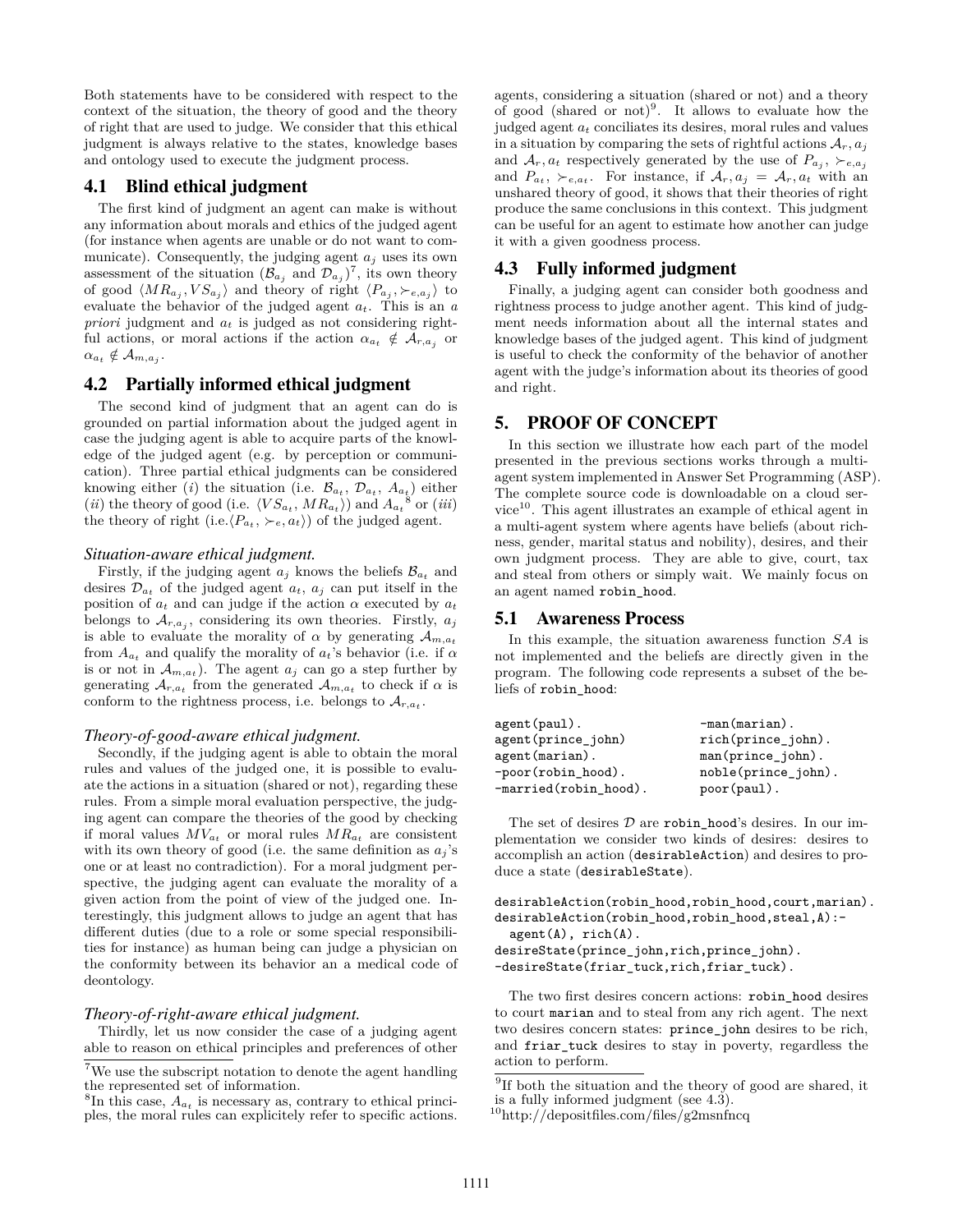# 5.2 Evaluation Process

The agents' knowledge about actions *A* is described as labels associated to sets (possibly empty) of conditions and consequences. For instance, the action give is described as:

```
action(give).
condition(give,A,B):-
   agent(B), agent(A), A!=B, not poor(A).
\mathtt{consequence}(\mathtt{give},\mathtt{A},\mathtt{B},\mathtt{rich},\mathtt{B}):-\mathtt{agent}(\mathtt{A}), \mathtt{agent}(\mathtt{B}).
consequence(give,A,B,poor,A):- agent(A), agent(B).
```
A condition is a conjunction of beliefs (here the fact that A is not poor). The consequence of an action is a clause composed of the new belief generated by the action and the agent concerned by this consequence. The desirability evaluation *DE* (see Definition [6\)](#page-3-3) deduces the set of actions  $A_d$ . An action is in  $A_d$  if it was directly desired (in  $\mathcal{D}$ ) or if its consequences are a desired state:

```
desirableAction(A, B, X, C):-
  desireState(A,S,D), consequence(X,B,C,S,D).
```
The capability evaluation *CE* (see Definition [6\)](#page-3-3) evaluates from beliefs and conditions the set of actions  $A_c$ . An action is possible if its conditions are satisfied.

 $possibleAction(A, X, B) :- condition(X, A, B)$ .

## 5.3 Goodness Process

In the goodness process, value supports  $VS$  are implemented as (for instance):

```
generous(A, give, B) :- A != B, agent(A), agent(B).-generous(A, \text{steal}, B) : - A != B, agent(A), agent(B).-generous(A, tax, B) : - A != B, agent(A), agent(B).
```
Then, we can express the agents' moral rules for each ethical approaches (see Sections [2.1](#page-1-0) and [3.3\)](#page-3-4). An example of moral rule in a virtuous approach is:

```
moral(robin_hood,A,X,B):-
  generous(A, X, B), poor(B), action(X).
```
The morality evaluation *ME* gives the set of moral actions  $\mathcal{A}_m$  (see Section [3.3\)](#page-3-4):

```
moralAction(A, X, B) :- moral(A, A, X, B).
-moralAction(A, X, B): - -moral(A, A, X, B).
```
and produces as results:

```
moralAction(robin_hood,give,paul)
-moralAction(robin hood,tax,paul)
```
In this example, we only present a virtuous approach. However, examples of deontological and consequentialist approaches are also given in our downloadable code.

## 5.4 Rightness Process

In order to evaluate each action, we define several naive ethical principles that illustrate priorities between moral and desirable actions. For instance, here is the perfAct (for perfect, i.e. a moral, desirable and possible action) principle:

```
ethPrinciple(perfAct,A,X,B):-
 possibleAction(A,X,B),
 desirableAction(A,A,X,B),
 not -desirableAction(A,A,X,B),
 moralAction(A,X,B),
 not -moralAction(A,X,B).
```

| Principle<br>Intention | perfAct | $_{\text{dut}$ <sub>NR</sub> | desNR | dut.Fst. | nR. | desFst. |
|------------------------|---------|------------------------------|-------|----------|-----|---------|
| give, paul             |         |                              |       |          |     |         |
| give, little_john      |         |                              |       |          |     |         |
| give, marian           |         |                              |       |          |     |         |
| give, prince_john      |         |                              |       |          |     |         |
| give, peter            |         |                              |       |          |     |         |
| steal, little_john     |         |                              |       |          |     |         |
| steal, marian          |         |                              |       |          |     |         |
| steal, prince_john     |         |                              |       |          |     |         |
| steal, peter           |         |                              |       |          |     |         |
| court, marian          |         |                              |       |          |     |         |
| wait, robin_hood       |         |                              |       |          |     |         |

<span id="page-6-0"></span>**Figure 2: Ethical evaluation**  $\mathcal{E}$  of the actions

If paul is the only poor agent, marian is not married and robin\_hood is not poor, robin\_hood obtains the evaluation given in Figure [2.](#page-6-0)

All principles are ordered with respect to robin hood's preferences:

prefEthics(robin\_hood,perfAct,dutNR). prefEthics(robin\_hood,dutNR,desNR). prefEthics(robin\_hood,desNR,dutFst). prefEthics(robin\_hood,dutFst,nR). prefEthics(robin\_hood,nR,desFst).

prefEthics(A,X,Z): prefEthics(A,X,Y), prefEthics(A,Y,Z).

The five first lines describe the order on the ethical principles. The last lines define transitivity for the preference relationship (here perfAct  $\vucceq_e$  dutNR  $\vucceq_e$  desNR  $\vucceq_e$  dutFst  $\varepsilon_e$  nR  $\varepsilon_e$  desFst).

Finally, the judgment *J* is implemented as:

```
existBetter(PE1,A,X,B):-
  ethPrinciple(PE1,A,X,B),
 prefEthics(A,PE2,PE1),
  ethPrinciple(PE2,A,Y,C).
ethicalJudgment(PE1,A,X,B):-
  ethPrinciple(PE1,A,X,B),
 not existBetter(PE1,A,X,B).
```
Consequently, the rightful action  $a_r$  for robin\_hood is give, paul which complies with dutNR.

# 5.5 Multi-agent ethical judgment

In order to allow a blind judgment, we introduce a new belief about the behavior of another agent:

done(little\_john,give,peter).

Then robin hood compares its own rightful action and this belief to judge little\_john with:

```
blindJudgment(A,ethical,B):-
  ethicalJudgment(_,A,X,C), done(B,X,C), A!=B.
```
blindJudgment(A,unethical,B):-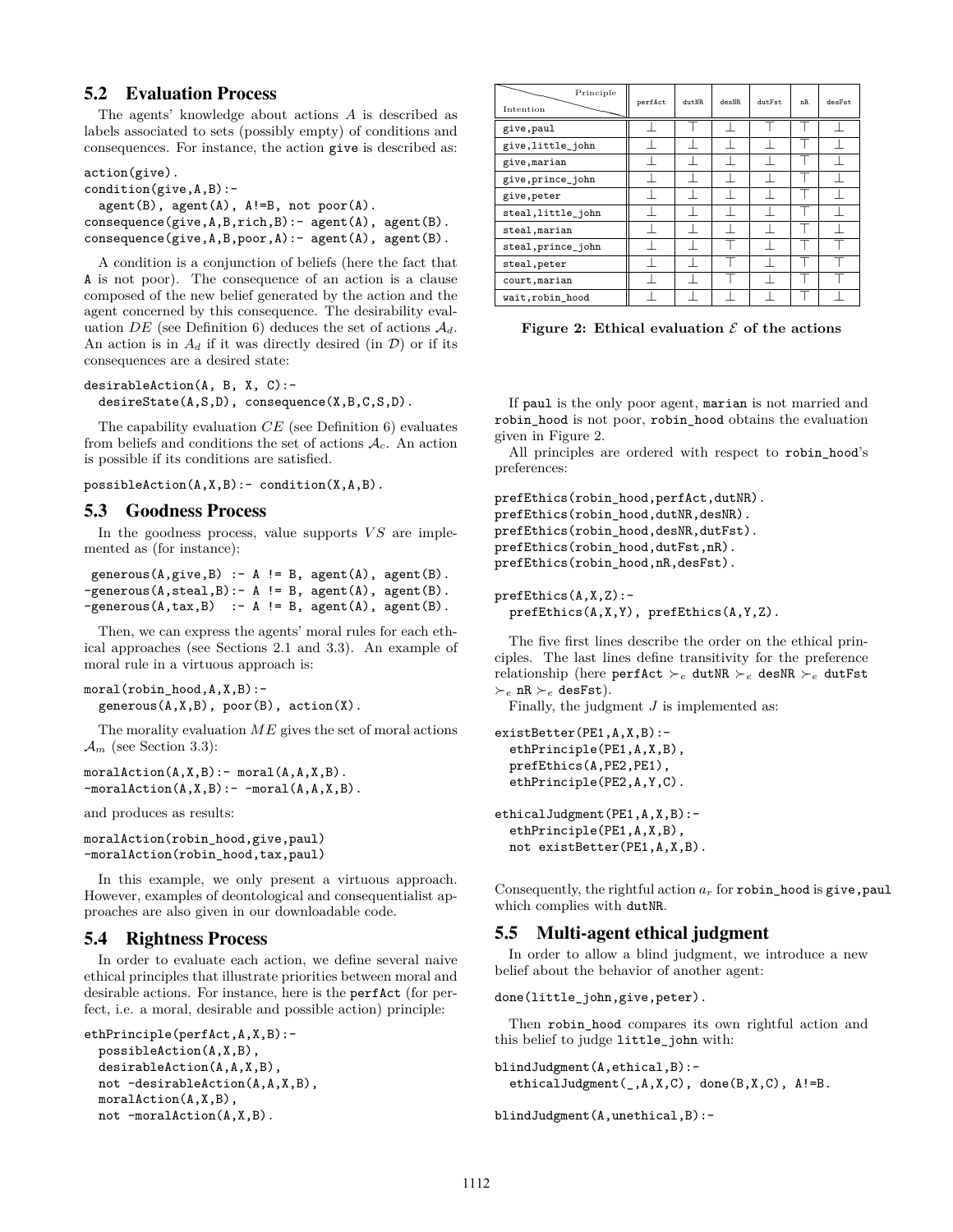```
not blindJudgment(A,ethical,B),
agent(A), agent(B),
done(B, _{-}, _{-}), A!=B.
```
In this example, the action give to peter was not in  $A_r$ for robin\_hood. Then little\_john is judged unethical by robin\_hood.

For a partial-knowledge judgment, we replace a part of robin\_hood's knowledges ans states by those of little\_john. With the beliefs of little\_john (which believes that peter is a poor agent and paul is a rich one), robin\_hood judged him ethical.

Finally, for a full-knowledge judgment, we replace all the beliefs, desires and knowledge bases of the agent robin\_hood by little\_john's one. Then, robin\_hood is able to reproduce the whole Ethical Judgment Process of little\_john and compare both judgments of a same action.

# <span id="page-7-1"></span>6. RELATED WORKS

We adopt in this article a full rationalist approach (based on reasoning, not emotions) but some other works propose other close approaches [\[34,](#page-8-0) [6\]](#page-7-13). The main specificity of our work is the avoidance of any representation of emotions to be able to justify the behavior of an agent in terms of moral values, moral rules and ethical principles to ease the evaluation of its conformity with a code of deontology or any given ethics.

On the first hand, [\[6\]](#page-7-13) is an full intuitionistic approach which evaluates plans from emotional appraisal. The values are only source of emotions, and influence the construction of plans by an anticipatory emotional appraisal. In our point of view, values and goals (desires) must be separated because agents must be able to distinguish desires from moral motivations and may explain how to conciliate them.

On the other hand, [\[34\]](#page-8-0) is a logic-based approach of modeling moral reasoning with deontic constraints. This model is a way to implement a theory of good and is used to implement model checking of moral behavior [\[11\]](#page-7-14). However, ethical reasoning is only considered in [\[34\]](#page-8-0) as meta-level reasoning and is only suggested as the adoption of a less restrictive model of behavior. In this perspective, our work precisely focuses on the need of representing theory of the right as a set of principles to address the issue of moral dilemmas.

# <span id="page-7-2"></span>7. CONCLUSION

In order to act collectively in conformity with a given ethics an moral, an autonomous agent needs to be able to evaluate the rightness/goodness of both its own behavior and those of the others. Based on concepts in moral philosophy, we proposed in this article a generic judgment ability for autonomous agents. This process uses explicit representations of elements such as moral values, moral rules and ethical principles. We illustrated how this model allows to compare ethics of different agents. Moreover, this ethical judgment model has been designed as a module to be plugged on existing architectures to provide an ethical layer in an existing decision process. As this judgment process can be used with information on moral values, moral rules, ethical principles and preferences which are shared by a collective of agents, our approach defines a guideline for a forthcoming definition of collective ethics.

Even if this article presents a framework to implement a given ethics and to use it to provide judgment, the model is still based on a qualitive approach. Whereas we can define several moral valuations, there is neither degrees of desires, neither degrees of capability, nor degrees of rightfulness. Moreover, ethical principles need to be more precisely defined in order to capture the various set of theories suggested by philosophers.

Thus, our future works will be first directed towards exploring various uses of this ethical judgment through the implementation of existing codes of conduct (e.g. medical and financial deontologies) in order to assess the genericity of our approach. Secondly, we intend to extend our model to quantitative evaluations in order to assess how far from rightfulness or goodness a behavior is. Indeed, such extension would be useful to define a degree of similarity between two morals or two ethics to facilitate the distinction between different ethics from an agent perspective.

# Acknowledgements

The authors acknowledge the support of the French Agence Nationale de la Recherche (ANR) under reference ANR-13- CORD-0006.

# REFERENCES

- <span id="page-7-6"></span>[1] Ethical judgment. Free Online Psychology Dictionary, August 2015.
- <span id="page-7-4"></span>[2] L. Alexander and M. Moore. Deontological ethics. In Edward N. Zalta, editor, *The Stanford Encyclopedia of Philosophy*. Spring edition, 2015.
- <span id="page-7-8"></span>[3] M. Anderson and S.L. Anderson. Toward ensuring ethical behavior from autonomous systems: a case-supported principle-based paradigm. *Industrial Robot: An International Journal*, 42(4):324–331, 2015.
- <span id="page-7-7"></span>[4] R. Arkin. *Governing lethal behavior in autonomous robots*. CRC Press, 2009.
- <span id="page-7-10"></span>[5] K. Arkoudas, S. Bringsjord, and P. Bello. Toward ethical robots via mechanized deontic logic. In *AAAI Fall Symposium on Machine Ethics*, pages 17–23, 2005.
- <span id="page-7-13"></span>[6] C. Battaglino, R. Damiano, and L. Lesmo. Emotional range in value-sensitive deliberation. In *12th International Conference on Autonomous agents and multi-agent systems*, pages 769–776, 2013.
- <span id="page-7-0"></span>[7] G. Boella, G. Pigozzi, and L. van der Torre. Normative systems in computer science - Ten guidelines for normative multiagent systems. In *Normative Multi-Agent Systems*, Dagstuhl Seminar Proceedings, 2009.
- <span id="page-7-11"></span>[8] H. Coelho and A.C. da Rocha Costa. On the intelligence of moral agency. *Encontro Português de Inteligência Artificial*, pages 12–15, October 2009.
- <span id="page-7-12"></span>[9] H. Coelho, P. Trigo, and A.C. da Rocha Costa. On the operationality of moral-sense decision making. In *2nd Brazilian Workshop on Social Simulation*, pages 15–20, 2010.
- <span id="page-7-3"></span>[10] A. Damasio. *Descartes' error: Emotion, reason and the human brain*. Random House, 2008.
- <span id="page-7-14"></span>[11] L.A. Dennis, M. Fisher, and A.F.T. Winfield. Towards verifiably ethical robot behaviour. In *1st International Workshop on AI and Ethics*, 2015.
- <span id="page-7-5"></span>[12] P. Foot. The problem of abortion and the doctrine of the double effect. *Oxford Review*, pages 5–15, 1967.
- <span id="page-7-9"></span>[13] J.-G. Ganascia. Ethical system formalization using